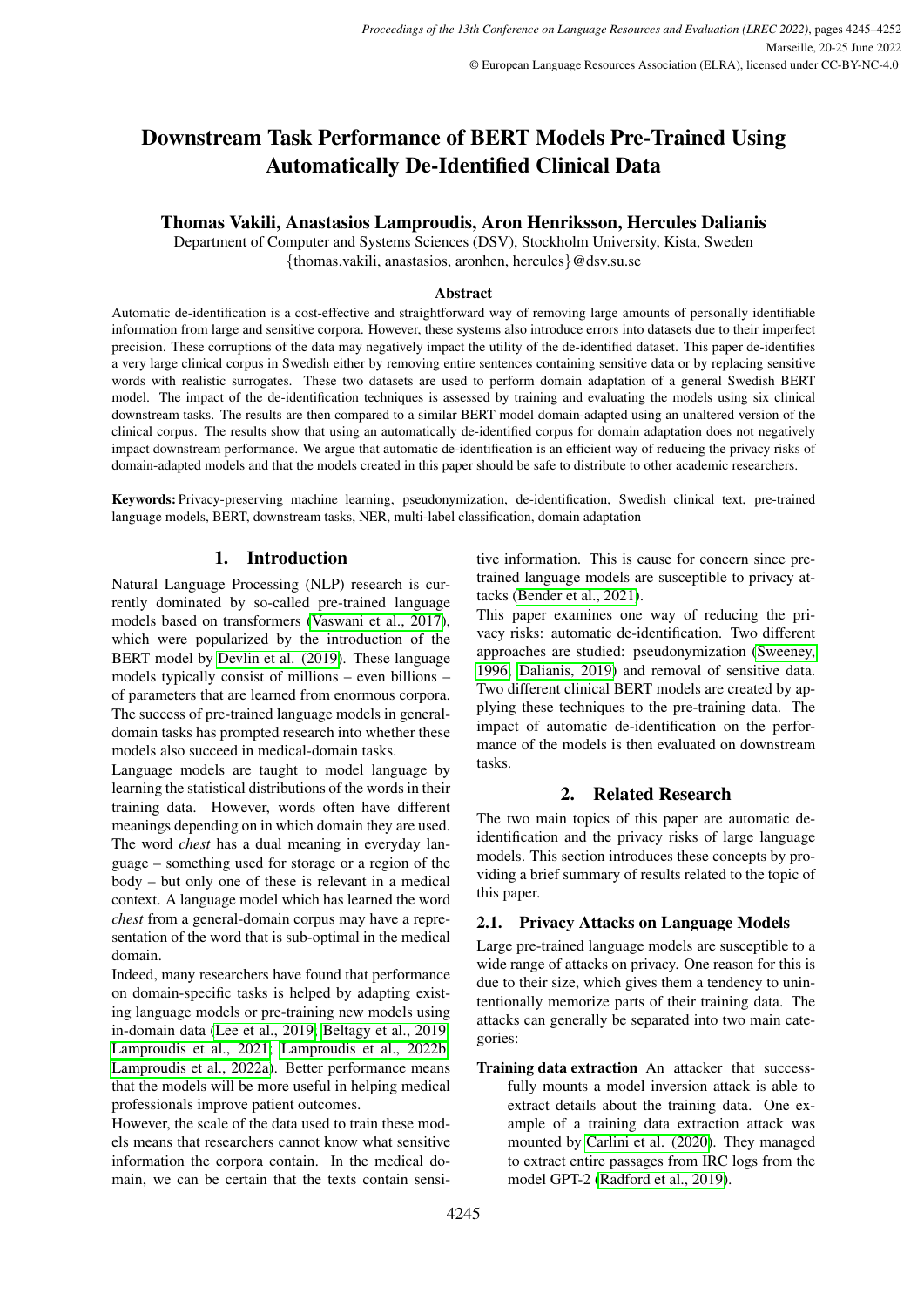Membership inference If an attacker is able to discern whether or not a datapoint was part of the training data, they have successfully mounted a membership inference attack [\(Shokri et al., 2017\)](#page-7-3). Although these attacks are typically less severe than training data extraction attacks, they can also expose sensitive data.

To the best of our knowledge, there are no examples of successful training data extraction attacks on BERT models. [Lehman et al. \(2021\)](#page-6-7) and [Vakili and Dalia](#page-7-4)[nis \(2021\)](#page-7-4) found that BERT models are at least less susceptible to such attacks than GPT-2. Both studies attempted to extract training data from a BERT model trained on a version of MIMIC-III [\(Johnson et](#page-6-8) [al., 2016\)](#page-6-8) which had its masked entities populated with realistic but fake values.

[Nakamura et al. \(2020\)](#page-7-5) performed a related attack that attempted to re-predict pseudonymized information. They trained a BERT model on a version of the MIMIC-III (with inserted surrogate values) and then remasked the surrogate entities in this dataset. They then attempted to reconstruct the surrogate names but did not succeed, concluding that this does not seem to be a viable attack.

[Lehman et al. \(2021\)](#page-6-7) also performed membership inference attacks on their BERT model. Their results indicated a small risk of memorizing patients' names. At the same time, they were not able to link a patient's name to any of their conditions. [Jagannatha et](#page-6-9) [al. \(2021\)](#page-6-9) also performed membership inference attacks on BERT and found that there is a risk of privacy leakage from BERT models. However, this risk is significantly smaller than for models like GPT-2.

# <span id="page-1-1"></span>2.2. De-Identification of Clinical Text Data

The electronic health records (EHRs) used in clinical NLP are inherently sensitive. For example, the data used in this study was found to have an esti-mated protected health information (PHI) density<sup>[1](#page-1-0)</sup> of 1.57% [\(Henriksson et al., 2017\)](#page-6-10). However, the PHI density varied considerably across medical specialties and classes of clinical notes. For example, almost 20% of the sentences in discharge summaries contained at least one PHI. The prevalence of PHI has caused many researchers to explore ways of reducing the risks to patient privacy that comes with using their health data. One active area of research is automatic deidentification.

Automatic de-identifiers typically rely on named entity recognition (NER) models to detect sensitive data in datasets. Thus, the recall of the model needs to be balanced against its precision. In this context, the classic precision-recall trade-off translates to one between utility and privacy. Low recall means that a lot of sensitive data will be undetected, but a low precision results in a dataset where a lot of non-sensitive data is corrupted.

[Berg et al. \(2020\)](#page-5-2) used various high recall models to de-identify several Swedish clinical datasets. This did not seem to lower the utility of the datasets, as training with the datasets did not significantly decrease downstream performance. The authors tried out four strategies for the de-identification: pseudonymization (replacing sensitive data with surrogates), masking the sensitive data, replacing a sensitive word with its class name (e.g., replacing "John" with "First Name"), and removing the sensitive data along with the sentence in which it appeared. All of the downstream tasks were NER tasks and were approached using a machine learning algorithm based on conditional random fields (CRFs). The tasks were clinical entity identification, adverse drug effect identification, and cervical cancer symptom detection. Pseudonymization resulted in the smallest negative impact on the downstream tasks, while the sentence removal strategy resulted in a greater deterioration of the performance.

[Vakili and Dalianis \(2022\)](#page-7-6) automatically de-identified three Swedish clinical datasets using pseudonymization. Each dataset was associated with a task: two sequence classification tasks (ICD-10 classification and factuality classification) and one NER task (clinical entity recognition). Different BERT models were trained using unaltered and pseudonymized data, and the performances on all tasks were compared. There was no significant difference in the performance of the models trained on unaltered data and the models trained on pseudonymized data.

[Obeid et al. \(2019\)](#page-7-7) de-identified clinical data and evaluated the impact of this by building detectors of altered mental status (AMS) using a variety of machine learning models. These included Naïve Bayes Classifiers, Single Decision Trees, Random Forests, and Multilayer Perceptrons. The deep learning models performed the strongest, but no model showed any significant deterioration in performance when trained using de-identified text instead of the original text.

No automatic de-identification system has perfect recall, and some sensitive data will remain in a processed corpus. However, pseudonymizing the data makes it difficult to determine which data are real and which data are pseudonymized. [Carrell et al. \(2019\)](#page-6-11) explored the concept of *hiding in plain sight* (HIPS). They were able to train a tagger to distinguish between pseudonymized data and data that were HIPS in a pseudonymized dataset. The tagger performed significantly better than random guessing but had a high rate of false positives and false negatives. Thus, the authors concluded that HIPS is still helpful for protecting privacy.

This study applies two of the de-identification approaches outlined in [Berg et al. \(2021\)](#page-5-3) to a clinical corpus data. However, the data used in this paper is much larger in scale and is used to pre-train language models rather than to build task-specific classifiers.

<span id="page-1-0"></span><sup>&</sup>lt;sup>1</sup>PHI density was defined as the number of PHI mentions divided by the number of tokens.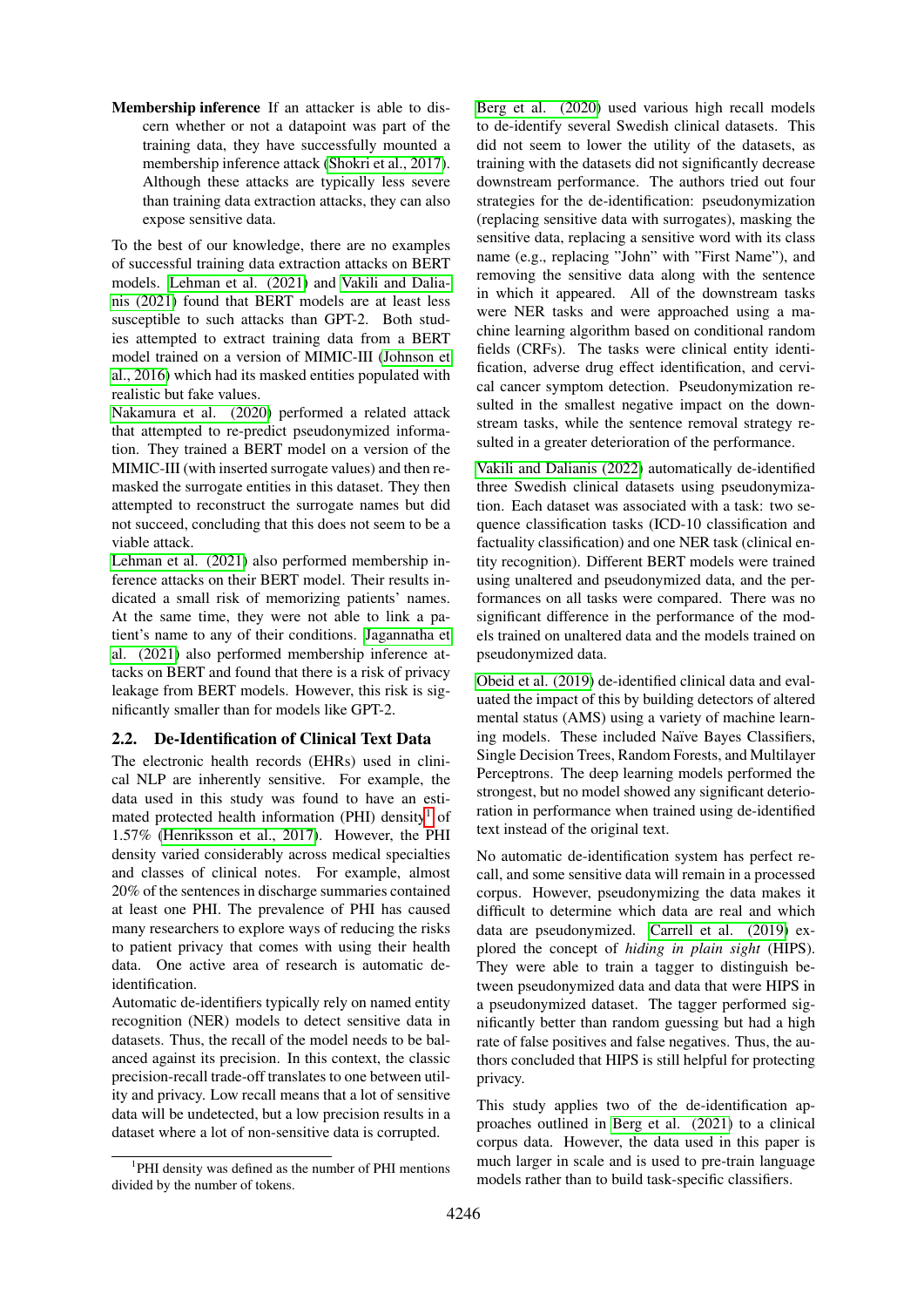### 3. Data

The clinical data used to train and evaluate the BERT models originate from the Karolinska University Hospital. The data are stored in the research infrastructure Health Bank – The Swedish Health Record Research Bank[2](#page-2-0) [\(Dalianis et al., 2015\)](#page-6-12) at DSV/Stockholm University.

#### 3.1. EHRs from the Health Bank

The BERT models in this paper were pre-trained using a 17.9 GB subset of the Health Bank. The clinical texts come from a large number of clinical units and encompass over 2 million  $EHRs<sup>3</sup>$  $EHRs<sup>3</sup>$  $EHRs<sup>3</sup>$ . This dataset is comparable in size to the general domain Swedish corpus of newspapers, Swedish Wikipedia, and government documents that was used to pre-train *KB-BERT* [\(Malmsten](#page-6-13) [et al., 2020\)](#page-6-13).

These EHRs were de-identified according to the process outlined in Section [4.1,](#page-2-2) and the resulting dataset was used to train two BERT models, as will be described in Section [4.2.](#page-3-0) [Lamproudis et al. \(2021\)](#page-6-2) also use this dataset in its unaltered form to train the baseline model used for evaluating the impact of deidentifying the pre-training data.

#### <span id="page-2-3"></span>3.2. Datasets for Downstream Tasks

Five manually annotated datasets, all created from the Health Bank, were used to evaluate the downstream performance of the models. All of the downstream tasks concern clinical NLP tasks and make it possible to compare the BERT models to each other.

- Stockholm EPR Gastro ICD-10 Corpus A Gastro ICD-10 data set consisting of 6,062 gastro-related discharge summaries and their assigned ICD-10 diagnosis codes. The data set encompasses 4,985 unique patients and 795,839 tokens. The data are divided into 10 groups that correspond to different body parts; the ICD-10 codes range from K00 to K99. Each group contains several codes [\(Remmer](#page-7-8) [et al., 2021\)](#page-7-8).
- Stockholm EPR PHI Corpus A PHI data set of 4,480 annotated entities and 380,000 tokens. The PHIs correspond to nine PHI classes: *First Name*, *Last Name*, *Age*, *Phone Number*, *Location*, *Health Care Unit*, *Organization*, *Full Date*, and *Date Part* [\(Dalianis and Velupillai, 2010\)](#page-6-14).
- Stockholm EPR Clinical Entity Corpus A clinical entity data set comprising 70,852 tokens and 7,946 annotated entities corresponding to four clinical entity classes *Diagnosis*, *Findings*, *Body parts*, and *Drugs* [\(Skeppstedt et al., 2014\)](#page-7-9).

#### Stockholm EPR Diagnosis Factuality Corpus A

factuality diagnosis data set encompassing six levels of annotations regarding the factuality of a diagnosis. The data set consists of 3,710 samples with 7,066 annotated entities *Certainly Positive*, *Probably Positive*, *Possibly Positive*, *Possibly Negative*, *Probably Negative*, and *Certainly Negative* encompassing 240,000 tokens [\(Velupillai et](#page-7-10) [al., 2011;](#page-7-10) [Velupillai, 2011\)](#page-7-11). The dataset is used for two tasks. One is a NER task where the goal is to identify tokens specifying diagnoses and assigning them a factuality label. The second task treats the sample as a single datapoint and performs a multi-label classification of the entire sample to predict its factuality.

Stockholm EPR ADE ICD-10 Corpus A newly introduced ADE corpus containing 16,858 samples encompassing 634,000 tokens. The samples are distributed over 12 different ICD-10 codes describing adverse drug events. The task is treated as a binary classification task where positive samples have been assigned a specific ICD-10 code that denotes an adverse drug event. Negative samples in each group have been assigned a code describing a similar condition that was not drug-induced. The goal of the task is to determine whether or not the condition defined by the ICD-10 code was induced by an ADE.

# 4. Experiments

The study encompasses three steps. First, the Health Bank corpus is processed to detect and deal with sensitive data. This leads to two different clinical corpora that are then used for domain-adaptive pre-training. The resulting models are evaluated on downstream tasks, and the results are compared to other models trained on the Health Bank data. This section gives a detailed account of the experiments and their results.

## <span id="page-2-2"></span>4.1. De-Identifying the Health Bank

A NER model was built based on a clinical BERT model trained by [Lamproudis et al. \(2021\)](#page-6-2) using the *Stockholm EPR PHI Corpus*. The model was used to detect the nine PHI classes described in Section [3.2](#page-2-3) and by [Dalianis and Velupillai \(2010\)](#page-6-14). This model was then applied to the 17.9 GBs of EHRs extracted from the Health Bank. This processing uncovered a large amount of possibly sensitive data. The number of detected instances for each PHI type is listed in Table [1.](#page-3-1) Two approaches to de-identification were taken, as illustrated in Figure [1.](#page-3-2) In the first approach, which we refer to as *pseudonymization*, each detected entity was replaced by a realistic surrogate value of the same class. For example, a detected name will be replaced with another (generated but realistic) name. Pseudonymization preserves the semantics of the text as long as the entity has been correctly classified and allows the model to

<span id="page-2-1"></span><span id="page-2-0"></span><sup>2</sup>Health Bank: <http://dsv.su.se/healthbank>

<sup>&</sup>lt;sup>3</sup>This research has been approved by the Swedish Ethical Review Authority under permission no. 2019-05679.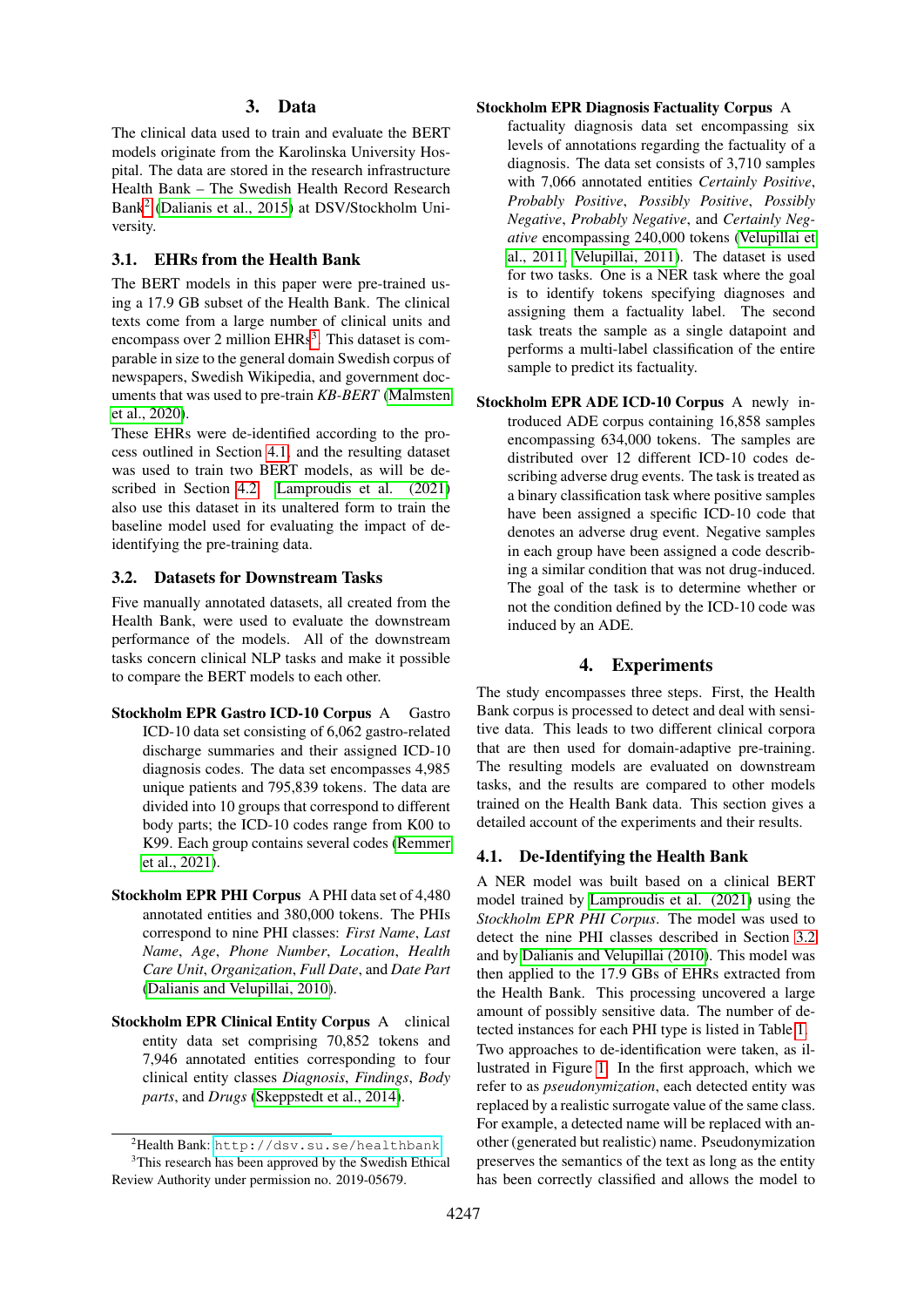| <b>PHI</b> Type     | # Predicted Instances | <b>NER Recall</b> | <b>NER Precision</b> |  |
|---------------------|-----------------------|-------------------|----------------------|--|
| Health Care Unit    | 19,659,127            | 80%               | 87%                  |  |
| <b>Partial Date</b> | 19,374,711            | 83%               | 94%                  |  |
| Last Name           | 14,332,309            | 97%               | 96%                  |  |
| <b>First Name</b>   | 12,525,688            | $97\%$            | 98%                  |  |
| <b>Full Date</b>    | 10,459,935            | 55%               | $77\%$               |  |
| Location            | 3,158,031             | 89%               | 85%                  |  |
| Age                 | 2,064,111             | 35%               | 47%                  |  |
| Organisation        | 1,078,115             | 36%               | 71%                  |  |
| <b>Phone Number</b> | 1,262,313             | 40%               | 63%                  |  |

<span id="page-3-1"></span>Table 1: The PHI types in order of frequency as classified by the de-identification system. The per-class recall and precision for the NER model are also displayed and were calculated on the test data from [Dalianis and Velupillai](#page-6-14) [\(2010\)](#page-6-14). In total, 83,914,340 sensitive entities are found in 49,715,558 sentences.



<span id="page-3-2"></span>Figure 1: This hypothetical example illustrates the two approaches taken to de-identify the data. One approach *replaces* the sensitive data with realistic surrogates and is used to train the model *KB-BERT + Pseudo*. The other approach instead *removes* the entire sentence from the dataset and this filtered dataset is used to train the model *KB-BERT + Filtered*.

learn essentially the same information without exposing any sensitive information.

The second and more aggressive approach is to remove all sentences that contain sensitive entities. This approach removes 49,715,558 out of 364,385,114 sentences in the original dataset. In other words, 13.65% of all sentences were identified as containing sensitive entities. The removal of these sentences reduced the size of the dataset by approximately 19%.

Combined with the total number of entities shown in Table [1,](#page-3-1) these statistics indicate a slight tendency for sensitive entities to cluster in the same sentences, with around 1.69 entities per sensitive sentence. If this tendency holds for the entire dataset, then removing entire sentences should help remove some additional sensitive entities that the de-identifier has missed.

## <span id="page-3-0"></span>4.2. Training the BERT Models

The models in this paper are trained using a setup similar to [Lamproudis et al. \(2021\)](#page-6-2), whose model is used for comparison in this study. Their model was trained using unaltered sensitive EHR data and is referred to as *KB-BERT + Real* in this paper. The two new models are built using the datasets described in Section [4.1:](#page-2-2)

KB-BERT + Pseudo The data used to train this model has had all sensitive entities (as listed in Table [1\)](#page-3-1) replaced with realistic surrogates of the same entity class.

KB-BERT + Filtered This model is built using the dataset where all sentences found to contain sensitive data have been *removed*. This filtered version of the dataset is 19% smaller than the version used to train *KB-BERT + Pseudo*.

Both models were trained using *KB-BERT* [\(Malmsten](#page-6-13) [et al., 2020\)](#page-6-13) as the starting point and are the same size as *BERTBASE* [\(Devlin et al., 2019\)](#page-6-0). As in [Lamproudis](#page-6-2) [et al. \(2021\)](#page-6-2), the vocabularies of both models are identical to that of *KB-BERT*. Pre-training was resumed for three epochs of the datasets using hyperparameters shown in Table [2.](#page-4-0)

One way in which the training of these two models differs from *KB-BERT + Real* is that our training data does not contain any document boundaries. This means that some datapoints in the training data contain two sentences from different clinical notes. In theory, this can harm the training process. As will be shown in Section [4.3,](#page-3-3) it does not seem to matter very much in practice.

# <span id="page-3-3"></span>4.3. Evaluating on Downstream Tasks

After training each model for three epochs, the resulting models were fine-tuned and evaluated on each of the six downstream tasks described in Section [3.2.](#page-2-3)

Table [3](#page-5-4) displays the results of the downstream evaluation. Each model, except for *KB-BERT*, is evaluated on all three epochs, and we report the best result of the three evaluations. The best result is selected as the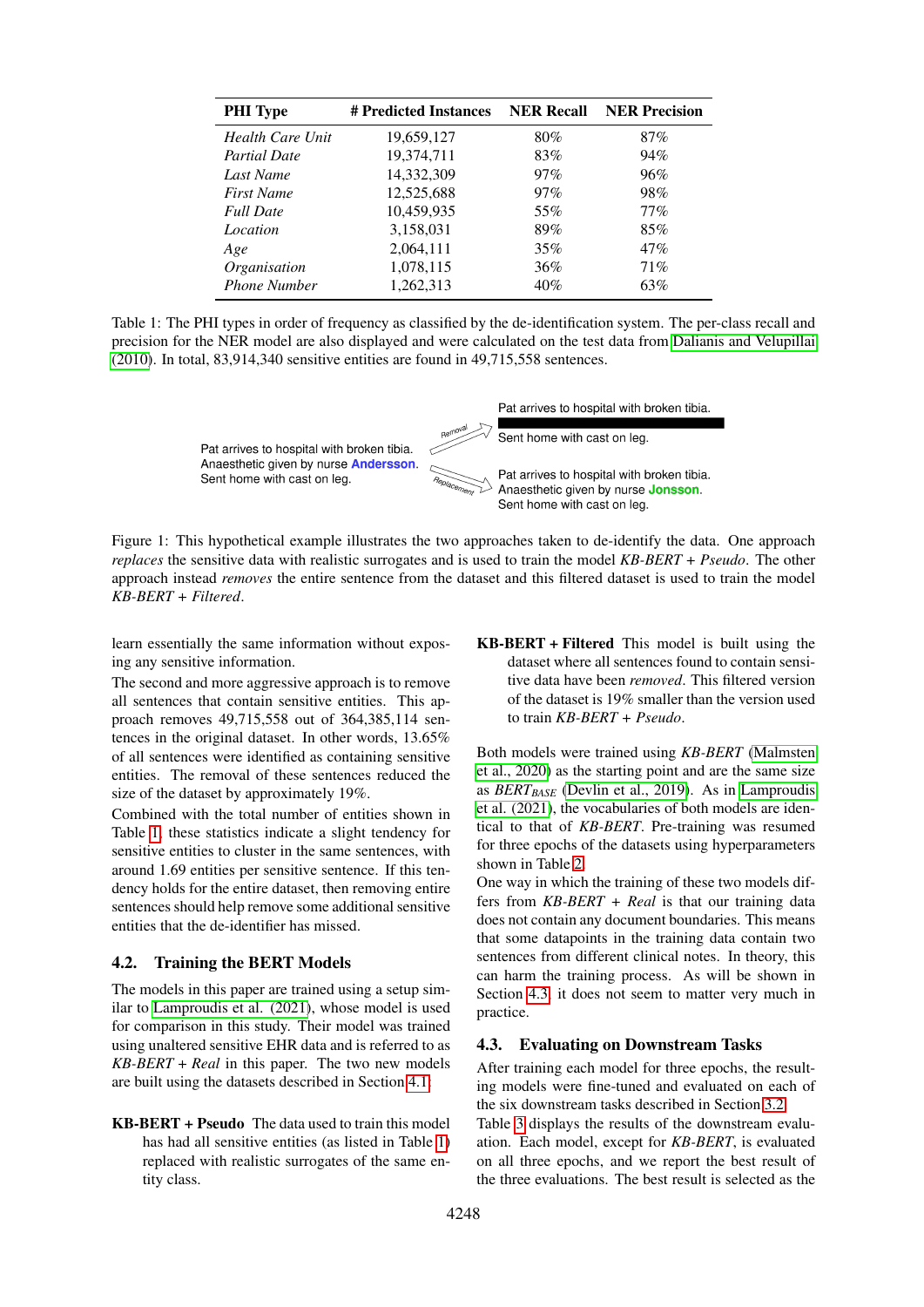| <b>Hyperparameter</b>    | Value  |  |
|--------------------------|--------|--|
| Max epochs               | 3      |  |
| Batch size               | 256    |  |
| Training sequence length | 512    |  |
| Mask probability         | 15%    |  |
| Optimizer                | Adam   |  |
| Learning decay rate      | Linear |  |
| Learning rate            | $1e-4$ |  |
| Dropout                  | 0.1    |  |
| Warm-up steps            | 10,000 |  |

<span id="page-4-0"></span>Table 2: The hyperparameters used for continuing the pre-training with *KB-BERT* as a starting point. These hyper-parameters were used to train *KB-BERT + Real* [\(Lamproudis et al., 2021\)](#page-6-2), *KB-BERT + Filtered*, and *KB-BERT + Pseudo*.

aim of this study is not to determine the optimal number of epochs which could vary depending on the deidentification approach.

All three models outperform the non-clinical baseline *KB-BERT* on every clinical downstream task. This is expected and indicates that the models have adapted to the language of the domain. More surprisingly, deidentification does not lead to any discernible drop in performance. In fact, *KB-BERT + Pseudo* even outperforms *KB-BERT + Real* on some tasks.

# 5. Discussion & Conclusions

The results in Section [3.2](#page-2-3) show that performance on downstream tasks is not harmed by de-identifying the data used for domain adaptation of language models. This section contextualizes these findings and provides suggestions for future research.

## 5.1. Absence of Performance Drops

Automatic de-identification leads to a certain degree of corruption of the training data. The models used in this paper have a strong level of precision for many entity classes, as shown in Table [1.](#page-3-1) On the other hand, the evaluation indicates that around 15% of all detected locations are actually something else. The deidentification system will then either erroneously replace the word with a location name – corrupting the data – or unnecessarily discard the sentence.

Surprisingly, Table [3](#page-5-4) indicates that this does not adversely affect the usefulness of the resulting models on the downstream tasks. *KB-BERT + Pseudo* is trained on data that is possibly corrupted due to precision issues but still performs similarly to *KB-BERT + Real*.

*KB-BERT + Filtered* also performs comparably to *KB-BERT + Real* even though the data is reduced to a non-trivial degree. It does, however, perform noticeably worse on the PHI NER task. This is expected since the de-identification approach aims to remove all such entities from the continued pre-training.

#### 5.2. Reliability of the De-Identification

The NER model used in this paper is evaluated on indomain clinical NER data. This strongly suggests that the recall and precision estimates are accurate. Nevertheless, the efficacy of the de-identification can only be assessed using the testing data. Due to the very nature of the problem, this means that the amount of sensitive information remaining in the training data can only be estimated.

However, not all entity classes are equally sensitive. Table [3](#page-5-4) shows that our system detects and de-identifies 97% of all first and last names which are arguably the most sensitive classes. Furthermore, an attacker cannot target a specific person as they do not know if their names are among the 3% retained in the dataset.

# 5.3. Releasing the Models?

As explained in Section [2.1,](#page-0-0) there has been a growing interest in evaluating how susceptible pre-trained language models are to privacy attacks. While GPT-2 has been found to be very susceptible to attacks, BERT seems to be more resilient.

The performance of the de-identification system suggests that the overwhelming majority of sensitive data are removed from the training data of our models. If only 3% of all names in the data used for domain adaptation are sensitive, and the risk of exposing *any* name is less than 10% [\(Jagannatha et al., 2021\)](#page-6-9), then the risk of exposing a *real* name is very small.

Another feature of the approach taken in this paper is that the models use a pre-trained model as their starting point. This means that any memorized names can come both from the Health Bank or the data used to train *KB-BERT*. This can be viewed as a form of *hiding in plain sight* (HIPS). Thus, an attacker who has extracted a name not only needs to determine whether or not it is a surrogate but also whether it came from a sensitive or non-sensitive data source.

BERT models have been shown to be quite resistant to training data extraction attacks [\(Nakamura et](#page-7-5) [al., 2020;](#page-7-5) [Lehman et al., 2021;](#page-6-7) [Vakili and Dalianis,](#page-7-4) [2021\)](#page-7-4). Furthermore, the limited susceptibility to membership inference attacks [\(Lehman et al., 2021;](#page-6-7) [Jagan](#page-6-9)[natha et al., 2021\)](#page-6-9) is likely negligible when most of the data memorized by the model has been made nonsensitive through de-identification. Based on this, as well as other points made in this paper, we believe that the models can safely be shared among academic researchers. The model *KB-BERT + Pseudo* will be distributed under the name *SweDeClin-BERT*[4](#page-4-1) once we have obtained the necessary permissions from the Swedish Ethical Review Authority.

#### 5.4. Future Research

As noted in Section [2.2,](#page-1-1) previous research has shown that training on pseudonymized data can adversely impact model performance. In this paper, we show that

<span id="page-4-1"></span><sup>&</sup>lt;sup>4</sup>This is short for Swedish De-identified Clinical BERT.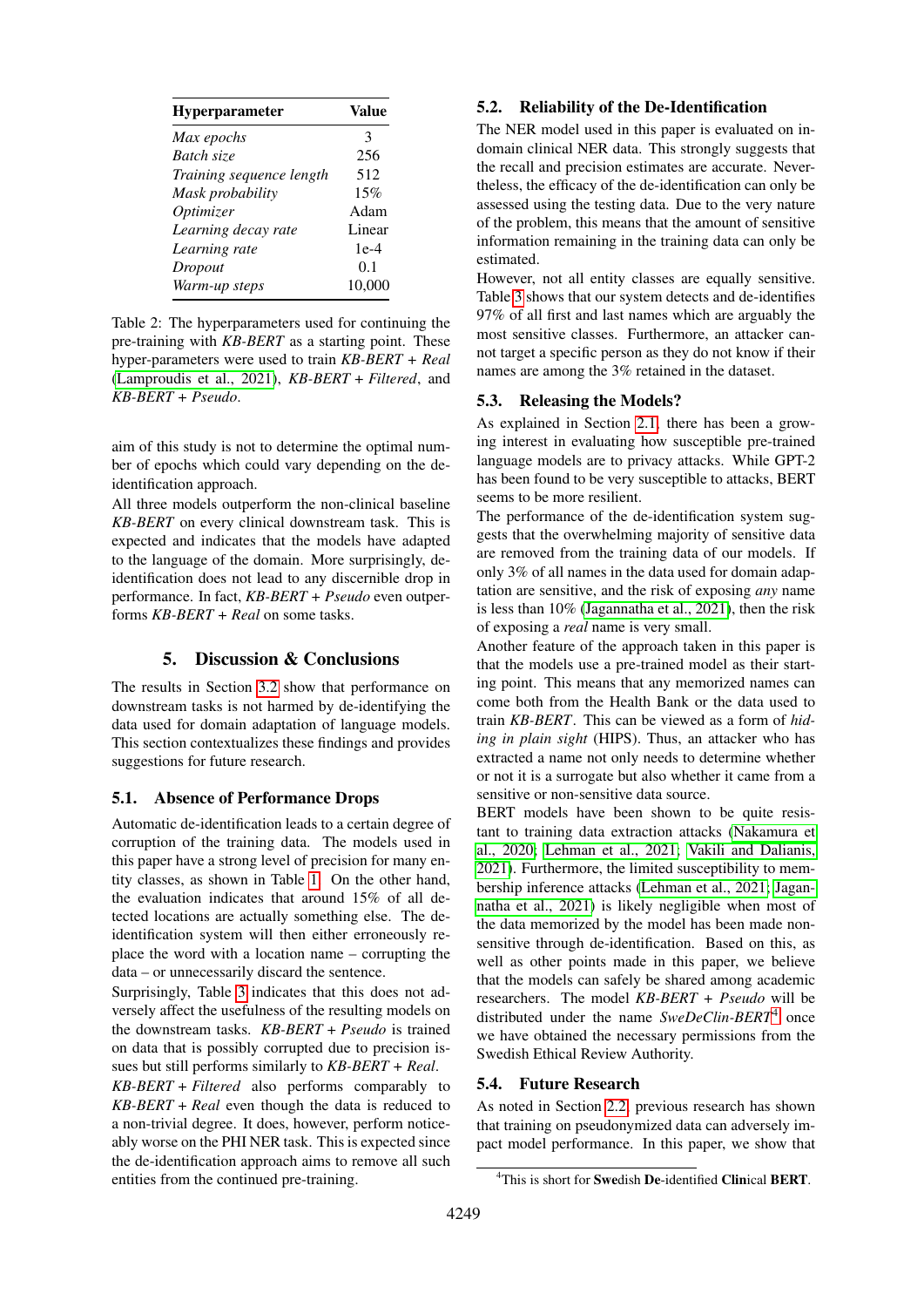| <b>Model</b>         | <b>ICD-10</b>         | PHI        | <b>Clinical Entity</b> | <b>Factuality</b>     | <b>Factuality</b> | ADE            |
|----------------------|-----------------------|------------|------------------------|-----------------------|-------------------|----------------|
|                      | <b>Classification</b> | <b>NER</b> | NER                    | <b>Classification</b> | <b>NER</b>        | Classification |
| <b>KB-BERT</b>       | 0.799                 | 0.91       | 0.803                  | 0.635                 | 0.630             | 0.183          |
| $KB-BERT + Real$     | 0.833                 | 0.941      | 0.858                  | 0.732                 | 0.682             | 0.199          |
| $KB-BERT + Filtered$ | 0.833                 | 0.929      | 0.854                  | 0.731                 | 0.672             | 0.199          |
| $KB-BERT + Pseudo$   | 0.832                 | 0.941      | 0.861                  | 0.736                 | 0.684             | 0.191          |

<span id="page-5-4"></span>Table 3: The table compares the downstream performances of each BERT model. *KB-BERT* and *KB-BERT + Real* are used as baselines. *KB-BERT* is also the starting point for the continued pre-training of all three models, as described in Section [4.2.](#page-3-0) All values are  $F_1$ -scores and the best results are bolded.

this does not seem to be a problem when pre-training for domain adaptation. However, the data used for the downstream tasks is unaltered sensitive data, and further research into the impacts of pseudonymization on task-specific training data is needed.

It could also be interesting to perform a similar experiment on English data. A natural candidate would be to use the freely available and anonymized MIMIC-III dataset [\(Johnson et al., 2016\)](#page-6-8), though this would require replacing all the masked PHIs with realistic surrogates. This has been done by [Lehman et al. \(2021\)](#page-6-7). On the other hand, using a non-anonymized dataset – as done in this paper – helps ensure that the results are realistic and not contingent on the quality of the surrogate selection.

Another way to avoid leaking private information is to use synthetic data. This can be generated using genera-tive models. Generative models such as GANs<sup>[5](#page-5-5)</sup> [\(Good](#page-6-15)[fellow et al., 2014\)](#page-6-15) have successfully been applied to generate very realistic image data, targeting many different domains [\(Jetchev and Bergmann, 2017;](#page-6-16) [Han et](#page-6-17) [al., 2018;](#page-6-17) [Brock et al., 2018\)](#page-6-18).

[Choi et al. \(2017;](#page-6-19) [Guan et al. \(2018\)](#page-6-20) use GANs to generate EHR data, and a more recent paper by [Al Aziz et](#page-5-6) [al. \(2021\)](#page-5-6) use generative transformer-based models to generate synthetic EHRs. None of these papers use the synthetic data to pre-train a new language model. Performance limitations are likely a barrier to generating a dataset of the scale needed for domain adaptation of a pre-trained language model.

# 5.5. Conclusions

This paper compares the impact of automatically deidentifying a large corpus which is used to domainadapt Swedish BERT models. The consequences for the utility of the de-identified corpus are determined by comparing the downstream performance of the resulting BERT models with a model domain-adapted using an unaltered version of the corpus.

The results from six clinical downstream tasks show that there is no negative impact from using an automatically de-identified clinical corpus. Indeed, the results show a slight increase in performance for some tasks. We suggest that practitioners who use clinical data for domain adaptation incorporate automatic deidentification into their workflow to decrease the risk of privacy leaks. Automatic de-identification is an easily implemented measure that reduces the risks of unintentionally memorizing sensitive information without harming utility.

### Acknowledgements

We would like to thank Sonja Remmer for creating the *Stockholm EPR ADE ICD-10 Corpus*.

This work was partially funded by the *DataLEASH* project and by Region Stockholm through the project *Improving Prediction Models for Diagnosis and Prognosis of COVID-19 and Sepsis with NLP*.

#### References

- <span id="page-5-6"></span>Al Aziz, M. M., Ahmed, T., Faequa, T., Jiang, X., Yao, Y., and Mohammed, N. (2021). Differentially Private Medical Texts Generation Using Generative Neural Networks. *ACM Transactions on Computing for Healthcare*, 3(1):5:1–5:27, October.
- <span id="page-5-0"></span>Beltagy, I., Lo, K., and Cohan, A. (2019). SciBERT: A Pretrained Language Model for Scientific Text. In *Proceedings of the 2019 Conference on Empirical Methods in Natural Language Processing and the 9th International Joint Conference on Natural Language Processing (EMNLP-IJCNLP)*, pages 3615– 3620, Hong Kong, China, November. Association for Computational Linguistics.
- <span id="page-5-1"></span>Bender, E. M., Gebru, T., McMillan-Major, A., and Shmitchell, S. (2021). On the Dangers of Stochastic Parrots: Can Language Models Be Too Big? In *Proceedings of the 2021 ACM Conference on Fairness, Accountability, and Transparency*, pages 610–623.
- <span id="page-5-2"></span>Berg, H., Henriksson, A., and Dalianis, H. (2020). The Impact of De-identification on Downstream Named Entity Recognition in Clinical Text. In *Proceedings of the 11th International Workshop on Health Text Mining and Information Analysis, Louhi 2020, in conjunction with EMNLP 2020*, pages 1–11.
- <span id="page-5-3"></span>Berg, H., Henriksson, A., Fors, U., and Dalianis, H. (2021). De-identification of Clinical Text for Secondary Use : Research Issues. pages 592–599. SciTePress.

<span id="page-5-5"></span><sup>&</sup>lt;sup>5</sup>GAN stands for Generative Adversarial Network.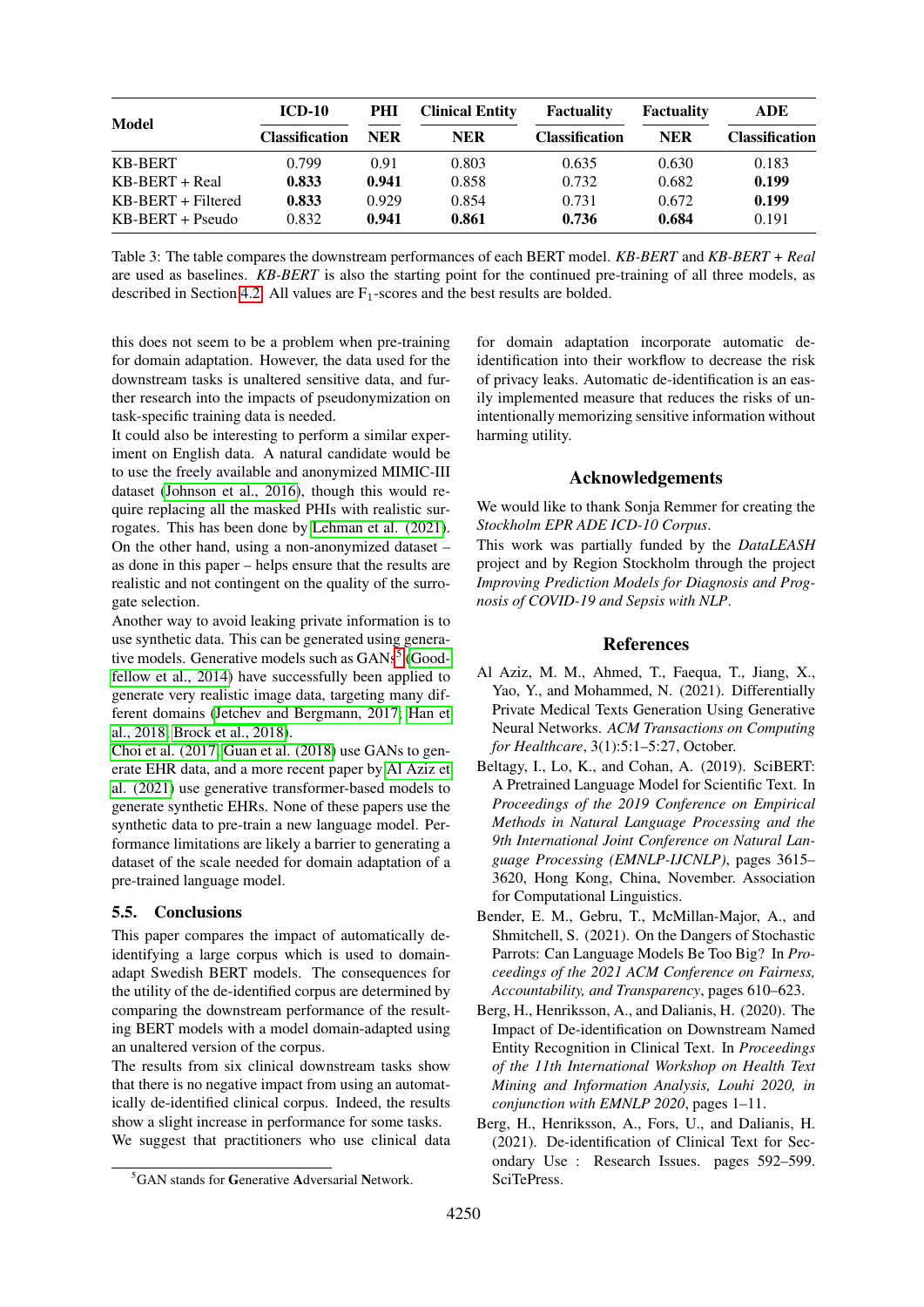- <span id="page-6-18"></span>Brock, A., Donahue, J., and Simonyan, K. (2018). Large Scale GAN Training for High Fidelity Natural Image Synthesis. In *International Conference on Learning Representations*.
- <span id="page-6-6"></span>Carlini, N., Tramer, F., Wallace, E., Jagielski, M., Herbert-Voss, A., Lee, K., Roberts, A., Brown, T., Song, D., Erlingsson, U., Oprea, A., and Raffel, C. (2020). Extracting Training Data from Large Language Models. *arXiv:2012.07805 [cs]*, December. arXiv: 2012.07805.
- <span id="page-6-11"></span>Carrell, D. S., Cronkite, D. J., Li, M. R., Nyemba, S., Malin, B. A., Aberdeen, J. S., and Hirschman, L. (2019). The machine giveth and the machine taketh away: a parrot attack on clinical text deidentified with hiding in plain sight. *Journal of the American Medical Informatics Association*, 26(12):1536– 1544, December.
- <span id="page-6-19"></span>Choi, E., Biswal, S., Malin, B., Duke, J., Stewart, W. F., and Sun, J. (2017). Generating Multi-label Discrete Patient Records using Generative Adversarial Networks. In *Proceedings of the 2nd Machine Learning for Healthcare Conference*, pages 286–305. PMLR, November. ISSN: 2640-3498.
- <span id="page-6-14"></span>Dalianis, H. and Velupillai, S. (2010). De-identifying Swedish clinical text - refinement of a gold standard and experiments with Conditional random fields. *Journal of Biomedical Semantics*, 1(1):6, April.
- <span id="page-6-12"></span>Dalianis, H., Henriksson, A., Kvist, M., Velupillai, S., and Weegar, R. (2015). HEALTH BANK- A Workbench for Data Science Applications in Healthcare. *CEUR Workshop Proceedings Industry Track Workshop*, pages 1–18, 1.
- <span id="page-6-5"></span>Dalianis, H. (2019). Pseudonymisation of Swedish electronic patient records using a rule-based approach. In *Proceedings of the Workshop on NLP and Pseudonymisation, September 30, 2019, Turku, Fin*land, number 166, pages 16–23. Linköping University Electronic Press.
- <span id="page-6-0"></span>Devlin, J., Chang, M.-W., Lee, K., and Toutanova, K. (2019). BERT: Pre-training of Deep Bidirectional Transformers for Language Understanding. In *Proceedings of the 2019 Conference of the North American Chapter of the Association for Computational Linguistics: Human Language Technologies, Volume 1 (Long and Short Papers)*, pages 4171– 4186, Minneapolis, Minnesota, June. Association for Computational Linguistics.
- <span id="page-6-15"></span>Goodfellow, I. J., Pouget-Abadie, J., Mirza, M., Xu, B., Warde-Farley, D., Ozair, S., Courville, A., and Bengio, Y. (2014). Generative adversarial nets. In *Proceedings of the 27th International Conference on Neural Information Processing Systems - Volume 2*, NIPS'14, pages 2672–2680, Cambridge, MA, USA, December. MIT Press.
- <span id="page-6-20"></span>Guan, J., Li, R., Yu, S., and Zhang, X. (2018). Generation of Synthetic Electronic Medical Record Text. In *2018 IEEE International Conference on Bioinformatics and Biomedicine (BIBM)*, pages 374–380,

December.

- <span id="page-6-17"></span>Han, C., Hayashi, H., Rundo, L., Araki, R., Shimoda, W., Muramatsu, S., Furukawa, Y., Mauri, G., and Nakayama, H. (2018). GAN-based synthetic brain MR image generation. In *2018 IEEE 15th International Symposium on Biomedical Imaging (ISBI 2018)*, pages 734–738, April. ISSN: 1945-8452.
- <span id="page-6-10"></span>Henriksson, A., Kvist, M., and Dalianis, H. (2017). Prevalence estimation of protected health information in swedish clinical text. In *Informatics for Health: Connected Citizen-Led Wellness and Population Health*, pages 216–220. IOS Press.
- <span id="page-6-9"></span>Jagannatha, A., Rawat, B. P. S., and Yu, H. (2021). Membership Inference Attack Susceptibility of Clinical Language Models. *arXiv:2104.08305 [cs]*, April. arXiv: 2104.08305.
- <span id="page-6-16"></span>Jetchev, N. and Bergmann, U. (2017). The Conditional Analogy GAN: Swapping Fashion Articles on People Images. pages 2287–2292.
- <span id="page-6-8"></span>Johnson, A. E. W., Pollard, T. J., Shen, L., Lehman, L.-w. H., Feng, M., Ghassemi, M., Moody, B., Szolovits, P., Anthony Celi, L., and Mark, R. G. (2016). MIMIC-III, a freely accessible critical care database. *Scientific Data*, 3(1):160035, May. Number: 1 Publisher: Nature Publishing Group.
- <span id="page-6-2"></span>Lamproudis, A., Henriksson, A., and Dalianis, H. (2021). Developing a Clinical Language Model for Swedish: Continued Pretraining of Generic BERT with In-Domain Data. In *Proceedings of the International Conference on Recent Advances in Natural Language Processing (RANLP 2021)*, pages 790– 797, Held Online, September. INCOMA Ltd.
- <span id="page-6-4"></span>Lamproudis, A., Henriksson, A., and Dalianis, H. (2022a). Evaluating Pretraining Strategies for Clinical BERT Models. In *Proceedings of the Thirteenth International Conference on Language Resources and Evaluation (LREC 2022)*.
- <span id="page-6-3"></span>Lamproudis, A., Henriksson, A., and Dalianis, H. (2022b). Vocabulary modifications for domainadaptive pretraining of clinical language models. In *Proceedings of the 15th International Joint Conference on Biomedical Engineering Systems and Technologies – HEALTHINF*, volume 5, pages 180–188.
- <span id="page-6-1"></span>Lee, J., Yoon, W., Kim, S., Kim, D., Kim, S., So, C. H., and Kang, J. (2019). BioBERT: a pretrained biomedical language representation model for biomedical text mining. *Bioinformatics*, page btz682, September. arXiv: 1901.08746.
- <span id="page-6-7"></span>Lehman, E., Jain, S., Pichotta, K., Goldberg, Y., and Wallace, B. (2021). Does BERT Pretrained on Clinical Notes Reveal Sensitive Data? In *Proceedings of the 2021 Conference of the North American Chapter of the Association for Computational Linguistics: Human Language Technologies*, pages 946– 959, Online, June. Association for Computational Linguistics.
- <span id="page-6-13"></span>Malmsten, M., Börjeson, L., and Haffenden, C. (2020). Playing with Words at the National Library of